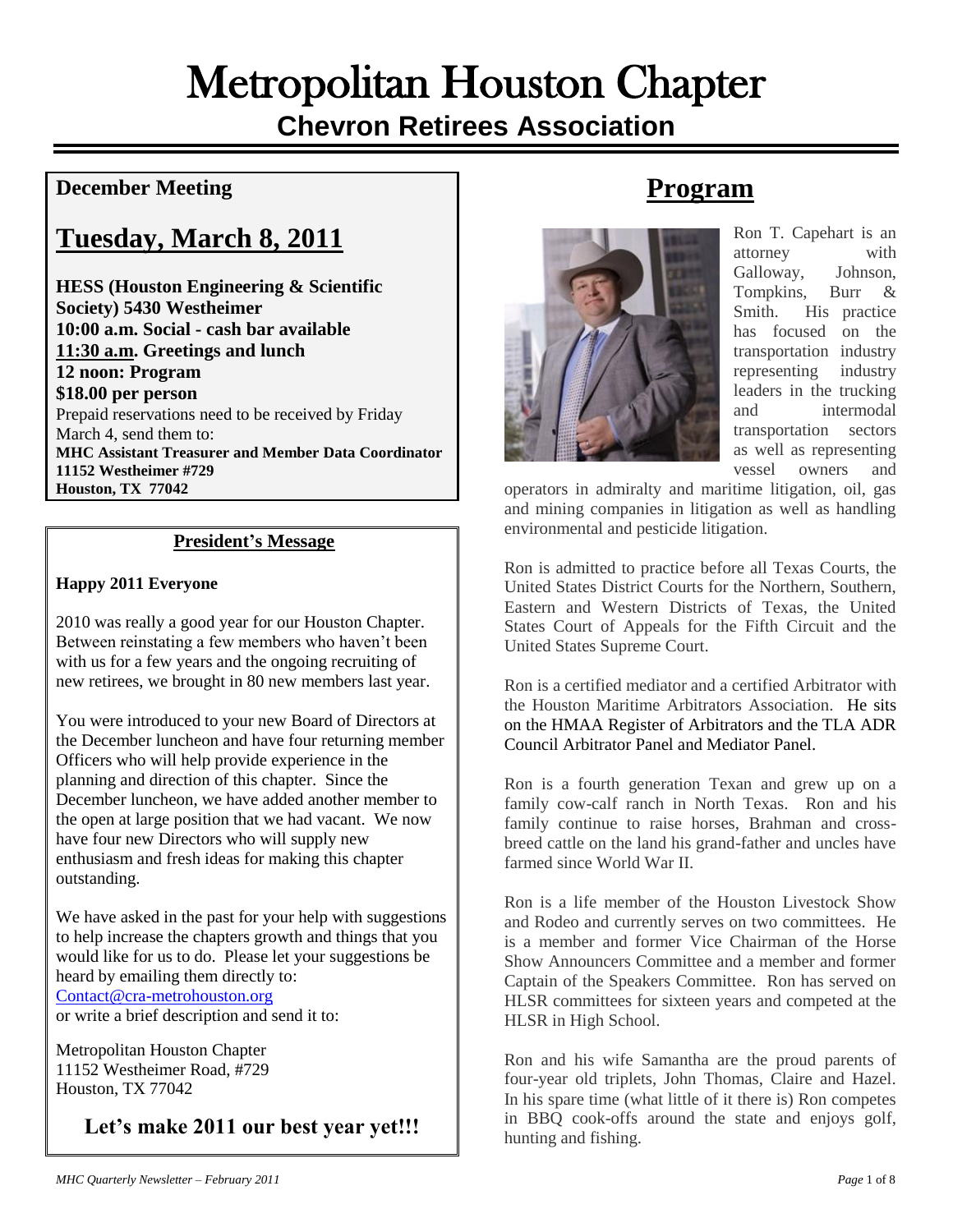**Last Meeting Highlights**

## *Election of Officers*

Shirald Hendrix, Chairman of the Nominating Committee, presented a Slate of Candidates for the 2011 Board of Directors. In a real surprise action, the slate was election by acclamation!! The board meets in the meeting following the luncheon meeting. If you have questions, comments, or concerns you would like to send to the board you may do so via email at [contact@cra-metrohouston.org](mailto:contact@cra-metrohouston.org) or postal mail at MHC Contact, 11152 Westheimer #729, Houston, TX 77042. The new board is:



**2011 President**: **Mr. George Treibel**, formerly Vice President of the 2010 Board, was election to the position of President.



**2011 Vice President: Mr. Glenn Ewan**, currently the Newsletter Coordinator and the annual Membership Directory Coordinator was elected to the position of Vice President.



**Ms. Pansy Meyer**, who has served admirably for years in this position was reelected as Secretary.





#### **Scholarship**

**Mr. Bill Dodge**, who formerly served as President, and as an Area Director of the Hill Country Chapter, has just joined our Chapter and was elected to a Director position. He will serve as our Scholarship Program Coordinator.

#### **Door Prizes**

**Ms. Lorie Hougland**, who just joined MHC in February of last year, was elected as a Director at Large. She will serve as our Door Prizes Coordinator.

**Secretary:**



#### **Membership**

**Mr. Charles Hancock**, also a new member of MHC, was elected as a Director at Large. He will serve as our Assistant Treasurer and Member Data Coordinator.



**Treasurer:** Mr. **Ricky Mercado**, who has served admirably for years in this position was reelected as Treasurer.



**Don Edmonston** has been a member for some time. He was appointed as a Director at Large at the January Board of Directors meeting. He will serve as our Membership Coordinator.

## *December 7 Program Highlights*



This time Bob Scott's humorous stories included a story as to how to get your kids to come visit for Christmas AND pay their own way. You can hear this story and other clips from the December luncheon by logging on to our

website [www.cra-metrohouston.org](http://www.cra-metrohouston.org/) and clicking on meetings.



Bill Parish entertained us with guitar and song. He performed solo for a few of our favorite Christmas songs and led us in singing some others. Many of our attendees commented that they had a grand time. If you missed the meeting you missed a good sing-along.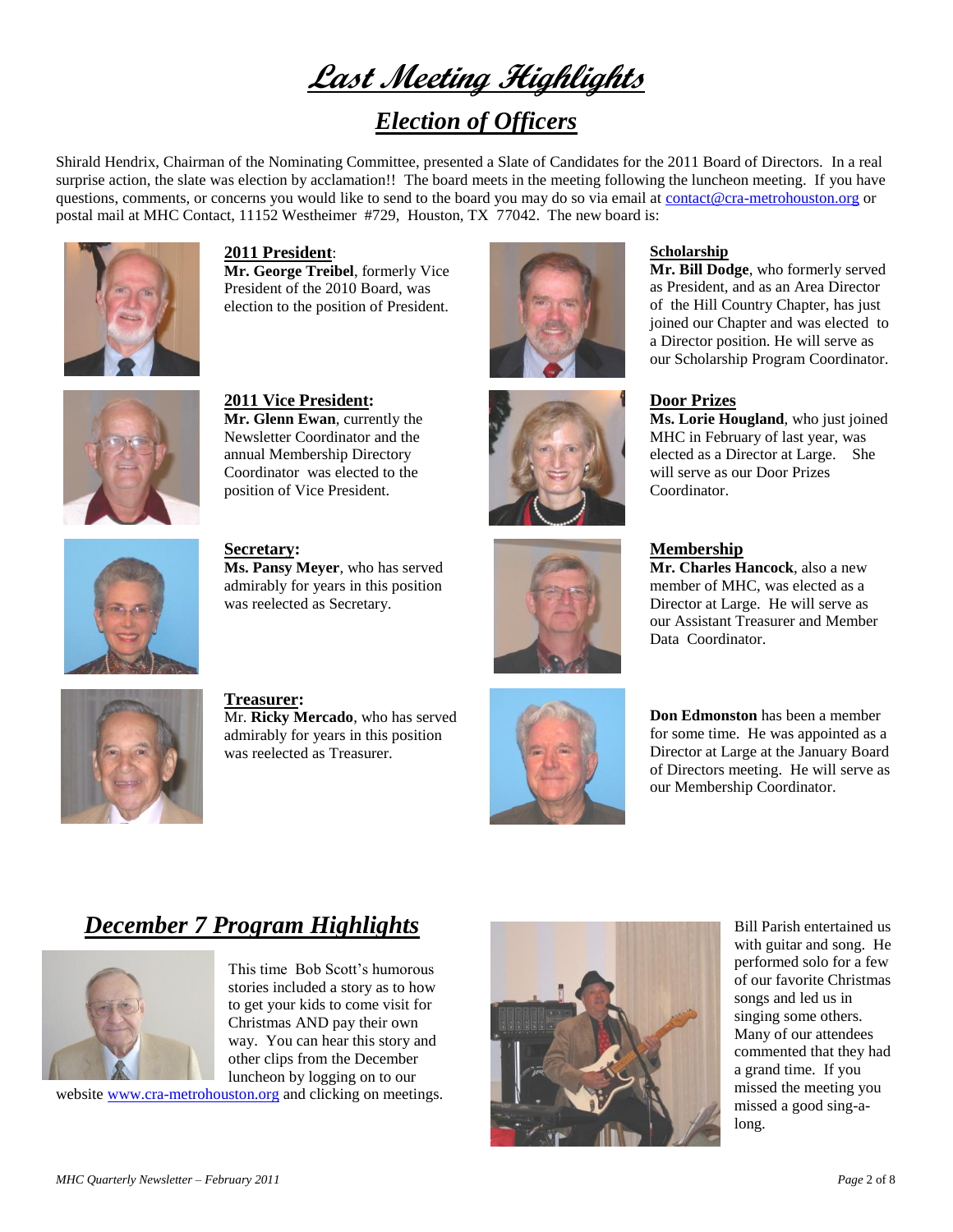#### *Seen at the Last Luncheon*

We thought you might be interested in who is attending our luncheons. An informal list of attendees at the December 7th<sup>st</sup> luncheon is below. If you haven't seen some of these folks in a long time, come to the March 8<sup>th</sup> luncheon. You'll likely see them there!.

Harold Ayers Keith & Donna Judge Margaret Badeaux Karl Kennedy Doris Baker Mary Kole Steven Ball Mildred Lynn Esther Bender Leonard Mahaffey Sam Bounds Randall Martin Craig & Dolores Brooks Phil Melancon Gordon Campbell Ricky Mercado Ramon & Judy Cantu Bill & Kathy Meyer Frank Coe Pansy Meyer Mauizio & Fulvia Croce Joachim Modlich Dorothy Curby **Jean Moritz** Dick Czarnik Sita & Rao Mutyala Ray Dittmar Chester Nowak Bill Dodge Betty Nowlin Gene Doremus Betty Peterson Theodore Dorenkamp Felix Powell John Douglas Diane Pray Dr. Don & Gail Edmonston John Prestwood Richard Engelhart Jack & Pat Redding Barbara English Barbara Rich Ron Ermel Bob Rieansnider Glenn & Lorraine Ewan Pete & Mary Lou Rowland Betty Ezell Jim Ryan Buford Foster Wayland Savre Jim Gerhardt Bill Schaub Herbert & Marilyn Groot Bob Scott Ken Hammonds Sharon Sibert Charles Hancock Charles Specht Shirald Hendrix Betty Spooner Lorie Hougland James Stokes Lewis Jester George Treibel Mary Ann Jones Clint & Sandra Weber

Gene Wilson

#### IN MEMORIAM



We regret to report the loss of some of our friends:

| 10/4/2010  | Gulf    |
|------------|---------|
| 01/17/2011 | Unocal  |
| 12/9/2010  | Texaco  |
| 11/11/2010 | Gulf    |
| 11/1/2010  | Texaco  |
| 11/30/2010 | Texaco  |
| 11/26/2010 | Chevron |
| 1/2/2011   | Texaco  |
| 1/19/2011  | Texaco  |
| 11/25/2010 | Texaco  |
| 11/23/2010 | Texaco  |
| 10/26/2010 | Gulf    |
| 11/8/2010  | Gulf    |
| 10/30/2010 | Texaco  |
| 01/11/2011 | Gulf    |
| 8/27/2010  | Chevron |
| 11/29/2010 | Gulf    |
|            |         |
|            |         |

We extend our deepest sympathy to the families of these individuals

Please help us keep this section up to date. Many of our retiree families do not put an obituary in the Houston Chronicle. When you learn of the death of a retiree, please pass that information to Pansy Meyer at 713-729-1644.

## **ENCORE NEWSLETTER**

Due to the cost of printing the Encore newsletter, we will no longer furnish the newsletter at our luncheons. However, if you have internet service, you can go the website: [www.chevronretirees.org.](http://www.chevronretirees.org/) The Encore newsletter is listed under Publication, which is broken down by quarters. You can also see the archived newsletters from the years 2005 to present.

If you do not have internet service and would like a copy, please fill out the Encore form on the desk by the name badges and we will print and send you the latest copy

## **FOOD DRIVE**

Please bring **nonperishable food** and/or **paper products** to go to the food bank at West Houston Assistance Ministries (WHAM)

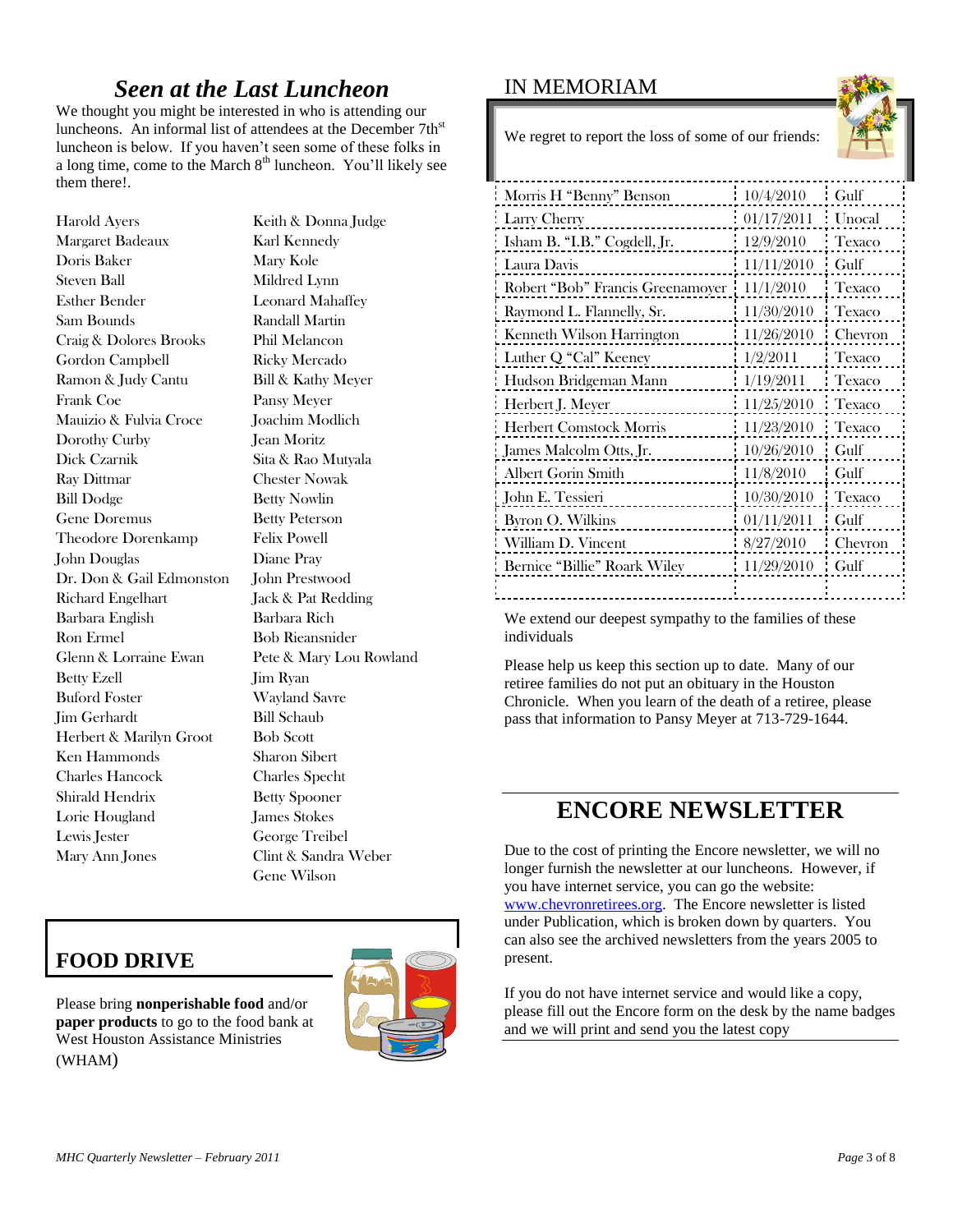# Door Prize Winners









Gail Edmonston Bob Reinsnider





Ken Hammonds Charles Hancock Jim Stokes Diane Pray

















Grand PrizeWinner

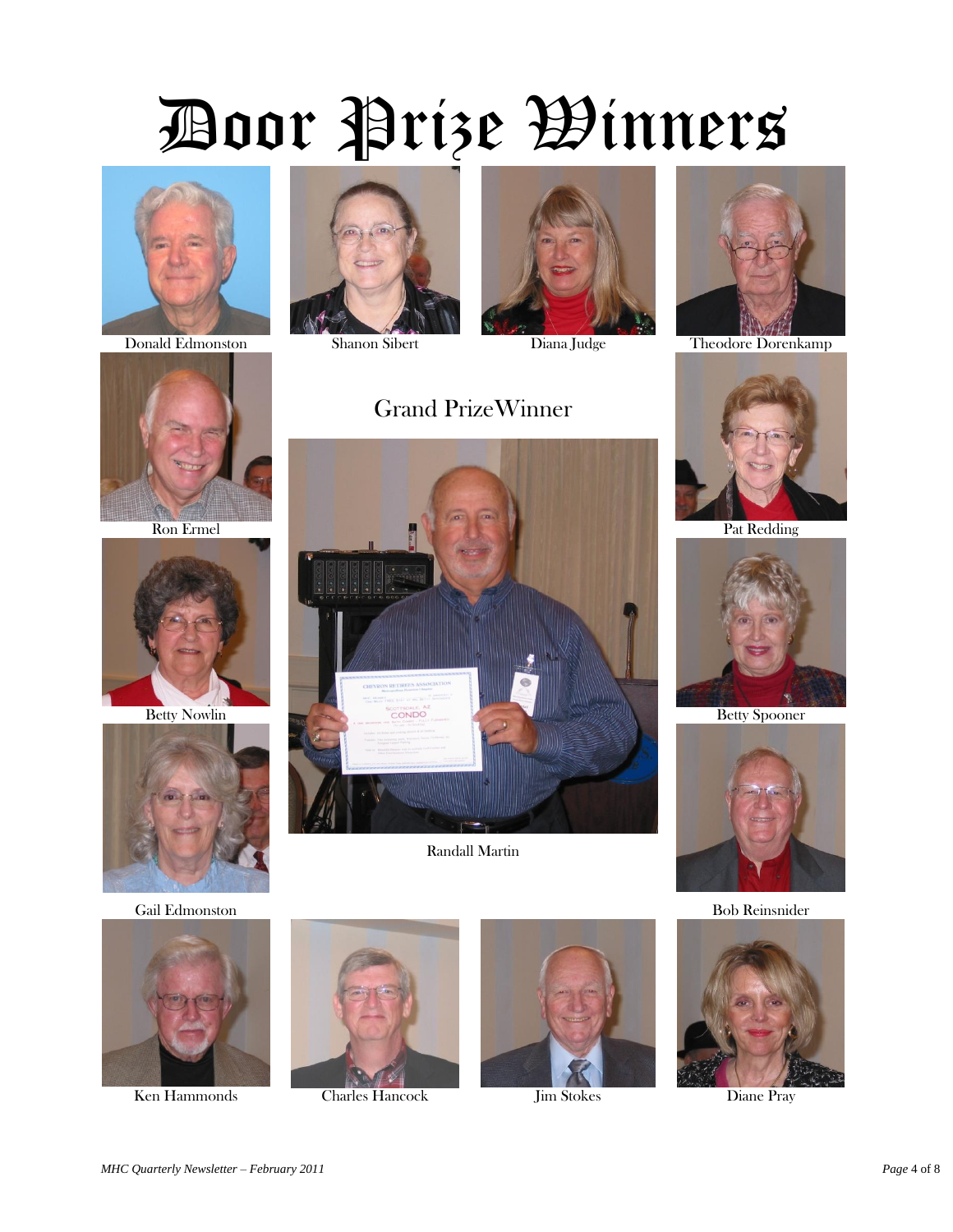# **Jim Gerhardt A Life Of Sports Activity**

By Charles Specht



As has been reported, Jim Gerhardt was inducted into the Texas Senior Games Hall of Fame at a banquet on October 23, 2010. The admissions committee considered Jim's participation in the many senior events since 1991 and the scores of medals (well over 100) awarded him along with numerous other forms of recognition. Contestants enter senior games on an age-related basis in fiveyear groups, beginning at ages 50 to 54 through 95 to 99. Also considered were his extensive pre-senior years of sports participation and his accomplishments at all levels.

Jim's interest in sports began early in San Antonio with encouragement from his father and an older brother. A nearby open lot gave him and neighborhood kids space for softball and track and field activity. His father provided a backyard sand pit as a soft place to land while high jumping and long jumping. Sand traps on an adjoining golf course were handy also. His list of sports activities expanded in junior high school and included basketball, swimming, relays, golf, triple jump, high jump and tennis. In high school Jim played basketball and more track and field—triple, long and high jumps and added the discus throw and shot put. During his public school years there were very few sports that failed to interest him.

In 1948 as a freshman at Rice University Jim competed for the Olympic Trials as a triple jumper and although he did not win, there would be other opportunities. He played basketball (co-captain in 1951) and is a member of the Rice Athletic Hall of Fame (3 basketball and 3 track and field letters). In June 1952 he competed in the U. S. Olympic Trials and earned his berth in the Olympic Games held in Helsinki, Finland. He was on the Track and Field team and competed in the triple jump event. After college Jim played basketball as a starter on the undefeated 1953 Naval OCS team and started on the 1954 Atlantic Fleet Championship team. He competed in track and field events winning the Navy championship in triple jump in 1953 and 1954, second in long jump both years. While stationed in New Jersey, Jim entered the 1953 National Decathlon and finished fifth in these grueling events.

After retirement from Gulf Jim has concentrated on the throwing events—shot put, discus, javelin and hammer but he has also won medals in race walking and football and softball distance throwing. His participation in the Texas Senior Games began in 1994 and continued through 2010 except for 2000 and 2001 when health issues prevented his taking part. Also in 2005 Hurricane Rita kept him away. 2007 was an interesting year in that Jim had heart bypass surgery in April just after competing in the San Antonio and Houston Senior Games. Nevertheless, later that year he went to the State Senior Games in Temple and won two golds and one bronze. Jim competes in other Senior Games around the country. He has been to the Arkansas Senior games 5 times, Huntsman World Senior Games in 2004 and to National Senior Games from 1995 to 2009 across the nation from Norfolk to Palo Alto, bringing medals home from each. This has earned him Master ranking in the top 10 of his events for over 10 years. If one looks at the World Rankings for 2010, he is found in third place in the discus throw, sixth in the javelin throw and fifteenth in the shot put, each in his age group.

It is impossible to avoid being impressed with the long time Jim has been involved with athletics, with the number of events in which he competed and with the many medals he has won. No wonder that he has been inducted into the Texas Senior Games Hall of Fame.

Does Jim have a favorite among his many accomplishments over the years? Admitting to having fond memories of the 1952 Olympic Games and the recent induction into the Texas Senior Games Hall of Fame, he turns attention to the continuing attractions of sports involvement. What maintains his interest in sports is the camaraderie, the inspiration, the competition and the constant source of new friends. He adds that sports provide an incentive to maintaining a healthy diet and a healthy lifestyle. His wife, Jo Lynn requires special diet considerations, thereby providing encouragement for each other to practice healthful consumption.